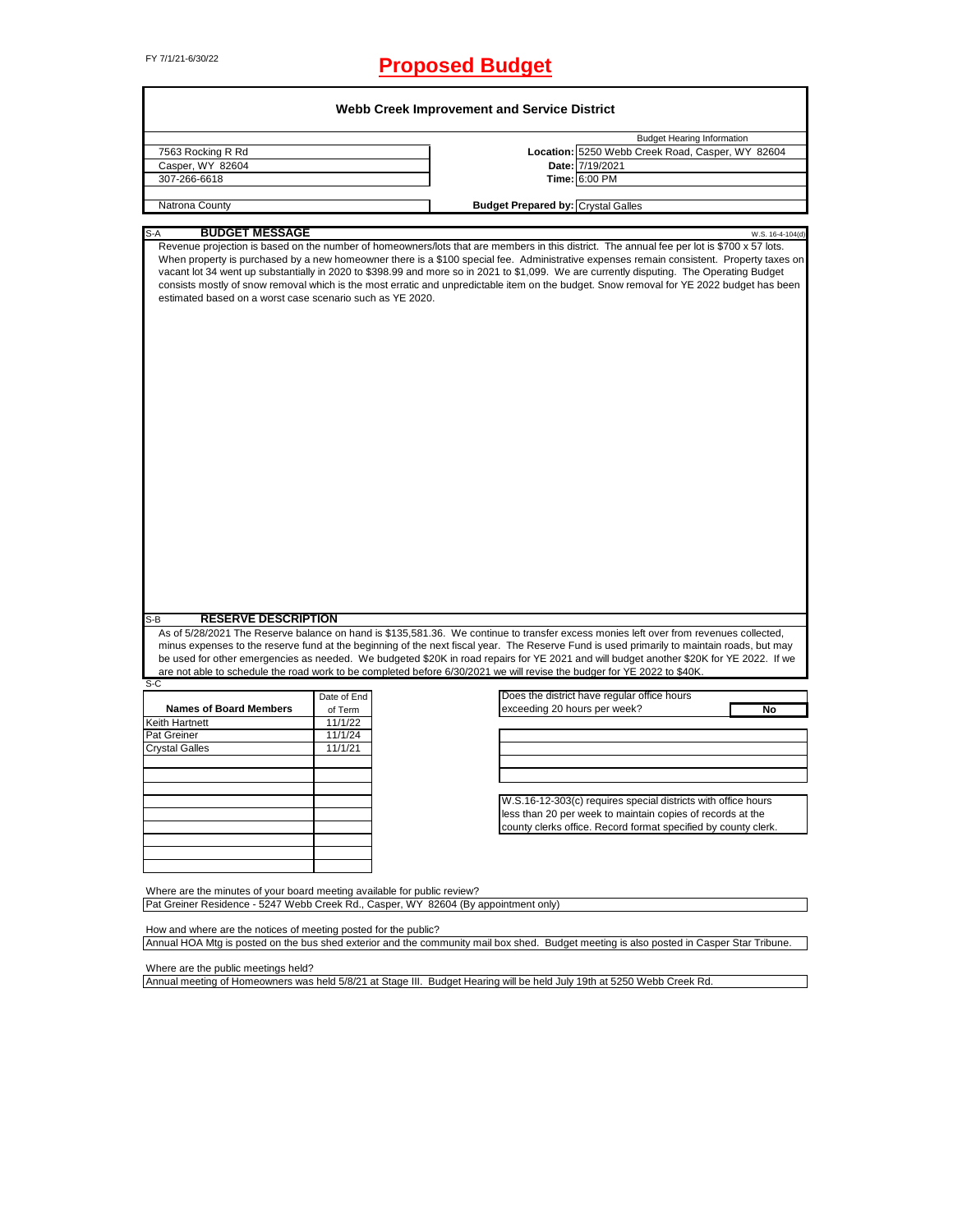### **PROPOSED BUDGET SUMMARY**

|       | <b>OVERVIEW</b>                                             | 2019-2020<br>Actual | 2020-2021<br>Estimated | 2021-2022<br>Proposed | Pending<br>Approval |
|-------|-------------------------------------------------------------|---------------------|------------------------|-----------------------|---------------------|
| $S-1$ | <b>Total Budgeted Expenditures</b>                          | \$34,669            | \$28,346               |                       |                     |
| $S-2$ | <b>Total Principal to Pay on Debt</b>                       | \$0                 | \$0                    |                       |                     |
| $S-3$ | <b>Total Change to Restricted Funds</b>                     | \$5,630             | \$12,892               | \$1.925               |                     |
| $S-4$ | <b>Total General Fund and Forecasted Revenues Available</b> | \$60,299            | \$61,288               | \$60.350              |                     |
| $S-5$ | Amount requested from County Commissioners                  | \$0                 | \$0                    |                       |                     |
| $S-6$ | <b>Additional Funding Needed:</b>                           |                     |                        |                       |                     |

|              | <b>REVENUE SUMMARY</b>                       | 2019-2020 | 2020-2021                    | 2021-2022                                   | Pending                                                                                                                                                                                                                                                |
|--------------|----------------------------------------------|-----------|------------------------------|---------------------------------------------|--------------------------------------------------------------------------------------------------------------------------------------------------------------------------------------------------------------------------------------------------------|
|              |                                              | Actual    | Estimated                    | Proposed                                    | Approval                                                                                                                                                                                                                                               |
|              |                                              |           |                              |                                             |                                                                                                                                                                                                                                                        |
| $S-7$        | <b>Operating Revenues</b>                    | \$39,564  | \$39,900                     | \$39,900                                    | <u> Hillings (</u>                                                                                                                                                                                                                                     |
| $S-8$        | Tax levy (From the County Treasurer)         | \$0       | \$0                          | \$0                                         | e de la familia de la familia de la familia de la familia de la familia de la familia de la familia de la fami<br>Espainia                                                                                                                             |
| $S-9$        | <b>Government Support</b>                    | \$0       | \$0                          | \$0                                         |                                                                                                                                                                                                                                                        |
| $S-10$       | <b>Grants</b>                                | \$0       | \$0                          | \$0                                         | e de la construcción de la construcción de la construcción de la construcción de la construcción de la constru                                                                                                                                         |
| $S-11$       | Other County Support (Not from Co. Treas.)   | \$0       | \$0                          | \$0                                         |                                                                                                                                                                                                                                                        |
| $S-12$       | <b>Miscellaneous</b>                         | \$735     | \$1,388                      | \$450                                       | an dhe                                                                                                                                                                                                                                                 |
| $S-13$       | <b>Other Forecasted Revenue</b>              | \$0       | \$0                          | \$0                                         | ga ka                                                                                                                                                                                                                                                  |
|              |                                              |           |                              |                                             |                                                                                                                                                                                                                                                        |
| $S-14$       | <b>Total Revenue</b>                         | \$40,299  | \$41,288                     | \$40,350                                    | <u> Karl The Ch</u>                                                                                                                                                                                                                                    |
|              | FY 7/1/21-6/30/22                            |           |                              | Webb Creek Improvement and Service District |                                                                                                                                                                                                                                                        |
|              | <b>EXPENDITURE SUMMARY</b>                   | 2019-2020 | 2020-2021                    | 2021-2022                                   | Pending                                                                                                                                                                                                                                                |
|              |                                              | Actual    | Estimated                    | Proposed                                    | Approval                                                                                                                                                                                                                                               |
|              |                                              |           |                              |                                             |                                                                                                                                                                                                                                                        |
| $S-15$       | <b>Capital Outlay</b>                        | \$0       | \$0                          | \$0                                         | an dhe                                                                                                                                                                                                                                                 |
| $S-16$       | <b>Interest and Fees On Debt</b>             | \$0       | \$0                          | \$0                                         | en de la filosofia<br>Maria                                                                                                                                                                                                                            |
| $S-17$       | <b>Administration</b>                        | \$470     | \$960                        | \$1,725                                     | <u> Karlin Mariji (</u>                                                                                                                                                                                                                                |
| $S-18$       | <b>Operations</b><br><b>Indirect Costs</b>   | \$14,639  | $\overline{$}7,136$<br>\$250 | \$16,450                                    | <u>i Mariji ya K</u><br>e al Calendario de Santo Calendario de Santo Calendario de Santo Calendario de Santo Calendario de Santo Cale<br>1970: Segundario de Santo Calendario de Santo Calendario de Santo Calendario de Santo Calendario de Santo Cal |
| $S-19$       |                                              | \$250     |                              | \$250                                       | <u> Hillian Sa</u>                                                                                                                                                                                                                                     |
| <b>S-20R</b> | <b>Expenditures paid by Reserves</b>         | \$19,310  | \$20,000                     | \$20,000                                    |                                                                                                                                                                                                                                                        |
| $S-20$       | <b>Total Expenditures</b>                    | \$34,669  | \$28,346                     | \$38,425                                    | <u>Marajevi</u>                                                                                                                                                                                                                                        |
|              |                                              | 2019-2020 | 2020-2021                    | 2021-2022                                   | Pending                                                                                                                                                                                                                                                |
|              | <b>DEBT SUMMARY</b>                          | Actual    | Estimated                    | Proposed                                    | Approval                                                                                                                                                                                                                                               |
|              |                                              |           |                              |                                             |                                                                                                                                                                                                                                                        |
| $S-21$       | <b>Principal Paid on Debt</b>                | \$0       | \$0                          | \$0                                         | en de la familie de la familie de la familie de la familie de la familie de la familie de la familie de la fa<br>Constitution de la familie de la familie de la familie de la familie de la familie de la familie de la familie                        |
|              |                                              |           |                              |                                             |                                                                                                                                                                                                                                                        |
|              | <b>CASH AND INVESTMENTS</b>                  | 2019-2020 | 2020-2021                    | 2021-2022                                   | Pending                                                                                                                                                                                                                                                |
|              |                                              | Actual    | Estimated                    | Proposed                                    | Approval                                                                                                                                                                                                                                               |
|              |                                              |           |                              |                                             |                                                                                                                                                                                                                                                        |
| $S-22$       | <b>TOTAL GENERAL FUNDS</b>                   | \$20,000  | \$20,000                     | \$20,000                                    | <u> Maria Sant</u>                                                                                                                                                                                                                                     |
|              |                                              |           |                              |                                             |                                                                                                                                                                                                                                                        |
|              | <b>Summary of Reserve Funds</b>              |           |                              |                                             |                                                                                                                                                                                                                                                        |
| $S-23$       | <b>Beginning Balance in Reserve Accounts</b> | \$∩l      | ¢Ω                           |                                             | \$0 <i>WWW.WWW.WWW</i><br>Millella                                                                                                                                                                                                                     |
| $C_2A$       | a. Sinking and Debt Service Funds            |           |                              |                                             |                                                                                                                                                                                                                                                        |

| $S-23$ | <b>Beginning Balance in Reserve Accounts</b> |           |           |           |  |
|--------|----------------------------------------------|-----------|-----------|-----------|--|
| $S-24$ | a. Sinking and Debt Service Funds            | \$0       | \$0       |           |  |
| $S-25$ | b. Reserves                                  | \$129,802 | \$135.432 | \$148.324 |  |
| $S-26$ | c. Bond Funds                                | \$0       | SO.       |           |  |
|        | Total Reserves (a+b+c)                       | \$129,802 | \$135,432 | \$148.324 |  |
| $S-27$ | Amount to be added                           |           |           |           |  |
| $S-28$ | a. Sinking and Debt Service Funds            | \$0       | \$0       |           |  |
| $S-29$ | b. Reserves                                  | \$24.940  | \$32.892  | \$21.925  |  |
| $S-30$ | c. Bond Funds                                | \$0       | SO.       |           |  |
|        | Total to be added (a+b+c)                    | \$24,940  | \$32,892  | \$21,925  |  |
| $S-31$ | Subtotal                                     | \$154.742 | \$168.324 | \$170.249 |  |
| $S-32$ | Less Total to be spent                       | \$19,310  | \$20,000  | \$20,000  |  |
| $S-33$ | TOTAL RESERVES AT END OF FISCAL YEAR         | \$135,432 | \$148.324 | \$150,249 |  |

*End of Summary*

*Budget Officer / District Official (if not same as "Submitted by")*

5/8/2021 Date adopted by Special District

Casper, WY 82604 **DISTRICT ADDRESS:** 7563 Rocking R Rd **PREPARED BY:** Crystal Galles

**DISTRICT PHONE:** 307-266-6618

*Prepared in compliance with the Uniform Municipal Fiscal Procedures Act (W.S. 16-4-101 through 124) as it applies.*

1/23/19 *Form approved by Wyoming Department of Audit, Public Funds Division*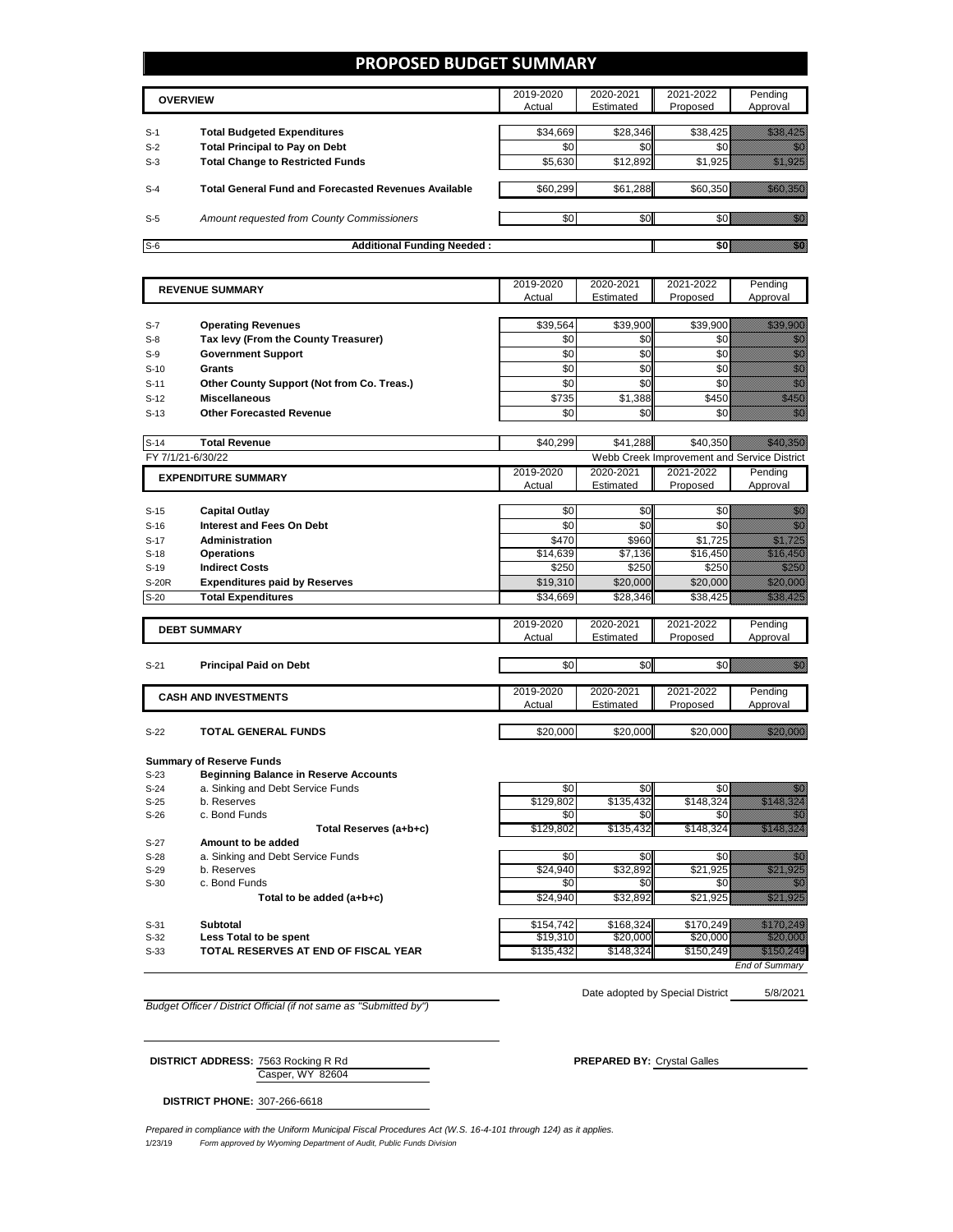Webb Creek Improvement and Service District **NAME OF DISTRICT/BOARD**

**FYE** 6/30/2022

|           | PROPERTY TAXES AND ASSESSMENTS                 |                  |           |           |           |                                                                                                                                                                                                                                 |
|-----------|------------------------------------------------|------------------|-----------|-----------|-----------|---------------------------------------------------------------------------------------------------------------------------------------------------------------------------------------------------------------------------------|
|           |                                                |                  |           |           |           |                                                                                                                                                                                                                                 |
|           |                                                | <b>DOA Chart</b> | 2019-2020 | 2020-2021 | 2021-2022 | Pending                                                                                                                                                                                                                         |
|           |                                                | of Accounts      | Actual    | Estimated | Proposed  | Approval                                                                                                                                                                                                                        |
| $R-1$     | <b>Property Taxes and Assessments Received</b> |                  |           |           |           |                                                                                                                                                                                                                                 |
| $R-1.1$   | Tax Levy (From the County Treasurer)           | 4001             |           |           |           |                                                                                                                                                                                                                                 |
| $R-1.2$   | Other County Support (see note on the right)   | 4005             |           |           |           |                                                                                                                                                                                                                                 |
|           | <b>FORECASTED REVENUE</b>                      |                  |           |           |           |                                                                                                                                                                                                                                 |
|           |                                                | <b>DOA Chart</b> | 2019-2020 | 2020-2021 | 2021-2022 | Pending                                                                                                                                                                                                                         |
|           |                                                | of Accounts      | Actual    | Estimated | Proposed  | Approval                                                                                                                                                                                                                        |
| $R-2$     | <b>Revenues from Other Governments</b>         |                  |           |           |           |                                                                                                                                                                                                                                 |
| $R - 2.1$ | State Aid                                      | 4211             |           |           |           |                                                                                                                                                                                                                                 |
| $R - 2.2$ | Additional County Aid (non-treasurer)          | 4237             |           |           |           |                                                                                                                                                                                                                                 |
|           | R-2.3 City (or Town) Aid                       | 4237             |           |           |           |                                                                                                                                                                                                                                 |
|           | R-2.4 Other (Specify)                          | 4237             |           |           |           |                                                                                                                                                                                                                                 |
| $R-2.5$   | <b>Total Government Support</b>                |                  | \$0       | \$0       | \$0       | en de la filo<br>Marco                                                                                                                                                                                                          |
| $R-3$     | <b>Operating Revenues</b>                      |                  |           |           |           |                                                                                                                                                                                                                                 |
| $R - 3.1$ | <b>Customer Charges</b>                        | 4300             |           |           |           |                                                                                                                                                                                                                                 |
| $R - 3.2$ | Sales of Goods or Services                     | 4300             |           |           |           |                                                                                                                                                                                                                                 |
| $R - 3.3$ | <b>Other Assessments</b>                       | 4503             | \$39,564  | \$39,900  | \$39,900  | <u> Harristo Sta</u>                                                                                                                                                                                                            |
| $R - 3.4$ | <b>Total Operating Revenues</b>                |                  | \$39,564  | \$39,900  | \$39,900  | <u>tion and the contract of the contract of the contract of the contract of the contract of the contract of the c</u>                                                                                                           |
| $R-4$     | <b>Grants</b>                                  |                  |           |           |           |                                                                                                                                                                                                                                 |
| $R - 4.1$ | <b>Direct Federal Grants</b>                   | 4201             |           |           |           |                                                                                                                                                                                                                                 |
|           | R-4.2 Federal Grants thru State Agencies       | 4201             |           |           |           |                                                                                                                                                                                                                                 |
| $R-4.3$   | <b>Grants from State Agencies</b>              | 4211             |           |           |           |                                                                                                                                                                                                                                 |
| $R - 4.4$ | <b>Total Grants</b>                            |                  | \$0       | \$0       | \$0       | en de la familie de la familie de la familie de la familie de la familie de la familie de la familie de la fa<br>Constitution de la familie de la familie de la familie de la familie de la familie de la familie de la familie |
| $R-5$     | <b>Miscellaneous Revenue</b>                   |                  |           |           |           |                                                                                                                                                                                                                                 |
| $R - 5.1$ | Interest                                       | 4501             | \$422     | \$188     | \$350     | <u>ting ang pagkalang ang pagkalang ang pagkalang ang pagkalang ang pagkalang ang pagkalang ang pagkalang ang pa</u>                                                                                                            |
|           | R-5.2 Other: Specify<br>New Member fee         | 4500             | \$313     | \$200     | \$100     | <u>ti ka</u>                                                                                                                                                                                                                    |
| $R - 5.3$ | Other: See Additional                          |                  |           | \$1,000   |           |                                                                                                                                                                                                                                 |
| $R - 5.4$ | <b>Total Miscellaneous</b>                     |                  | \$735     | \$1,388   | \$450     | <u>e komun</u>                                                                                                                                                                                                                  |
| $R - 5.5$ | <b>Total Forecasted Revenue</b>                |                  | \$40.299  | \$41.288  | \$40,350  | <u>e de la componenta</u>                                                                                                                                                                                                       |
| $R-6$     | <b>Other Forecasted Revenue</b>                |                  |           |           |           |                                                                                                                                                                                                                                 |
| $R-6.1$   | a. Other past due as estimated by Co. Treas.   | 4004             |           |           |           |                                                                                                                                                                                                                                 |
| $R-6.2$   | b. Other forecasted revenue (specify):         |                  |           |           |           |                                                                                                                                                                                                                                 |
| $R-6.3$   |                                                | 4500             |           |           |           |                                                                                                                                                                                                                                 |
| $R-6.4$   |                                                | 4500             |           |           |           |                                                                                                                                                                                                                                 |

R-6.5

R-6.6 **Total Other Forecasted Revenue (a+b)** \$0 \$0 \$0 \$0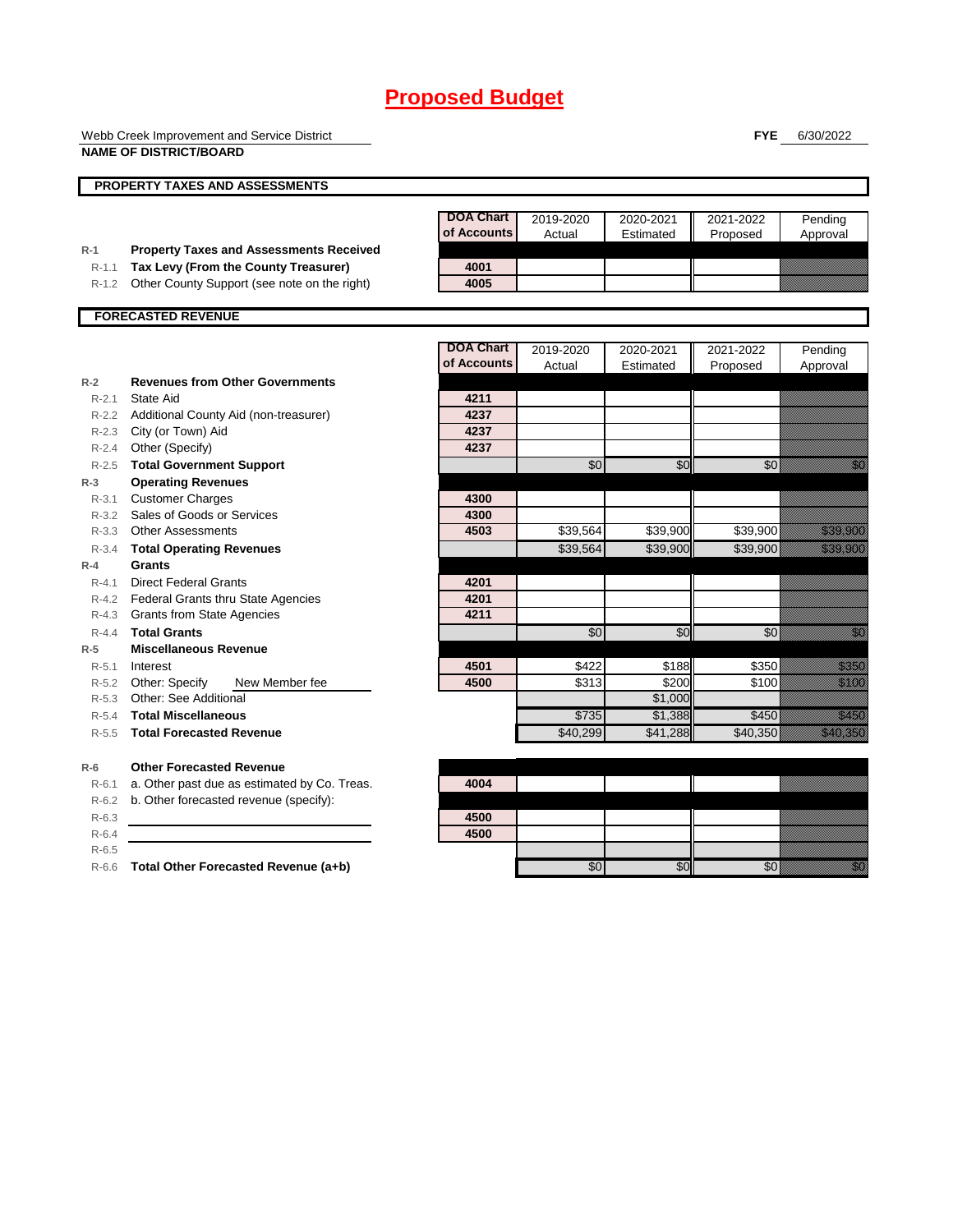### **CAPITAL OUTLAY BUDGET**

|           |                       | UI ACCOL |
|-----------|-----------------------|----------|
| E-1       | <b>Capital Outlay</b> |          |
| $E - 1.1$ | <b>Real Property</b>  | 6201     |
| $E - 1.2$ | Vehicles              | 6210     |
| $E-1.3$   | Office Equipment      | 6211     |
| $E - 1.4$ | Other (Specify)       |          |
| $E - 1.5$ |                       | 6200     |
| $E-1.6$   |                       | 6200     |
| $E - 1.7$ |                       |          |
| $E-1.8$   | TOTAL CAPITAL OUTLAY  |          |

| DOA Chart   | 2019-2020 | 2020-2021 | 2021-2022 | Pending  |
|-------------|-----------|-----------|-----------|----------|
| of Accounts | Actual    | Estimated | Proposed  | Approval |
|             |           |           |           |          |
| 6201        |           |           |           |          |
| 6210        |           |           |           |          |
| 6211        |           |           |           |          |
|             |           |           |           |          |
| 6200        |           |           |           |          |
| 6200        |           |           |           |          |
|             |           |           |           |          |
|             |           |           |           |          |

### **ADMINISTRATION BUDGET**

|           |                                      | <b>DOA Chart</b> | 2019-2020 | 2020-2021 | 2021-2022 | Pending                                                                                                                                                                                                                        |
|-----------|--------------------------------------|------------------|-----------|-----------|-----------|--------------------------------------------------------------------------------------------------------------------------------------------------------------------------------------------------------------------------------|
|           |                                      | of Accounts      | Actual    | Estimated | Proposed  | Approval                                                                                                                                                                                                                       |
| $E-2$     | <b>Personnel Services</b>            |                  |           |           |           |                                                                                                                                                                                                                                |
| $E - 2.1$ | Administrator                        | 7002             |           |           |           |                                                                                                                                                                                                                                |
| $E - 2.2$ | Secretary                            | 7003             |           |           |           |                                                                                                                                                                                                                                |
| $E - 2.3$ | Clerical                             | 7004             |           |           |           |                                                                                                                                                                                                                                |
| $E - 2.4$ | Other (Specify)                      |                  |           |           |           |                                                                                                                                                                                                                                |
| $E - 2.5$ |                                      | 7005             |           |           |           |                                                                                                                                                                                                                                |
| $E-2.6$   |                                      | 7005             |           |           |           |                                                                                                                                                                                                                                |
| $E - 2.7$ |                                      |                  |           |           |           |                                                                                                                                                                                                                                |
| $E-3$     | <b>Board Expenses</b>                |                  |           |           |           |                                                                                                                                                                                                                                |
| $E - 3.1$ | Travel                               | 7011             |           |           |           |                                                                                                                                                                                                                                |
| $E - 3.2$ | Mileage                              | 7012             |           |           |           |                                                                                                                                                                                                                                |
| $E - 3.3$ | Other (Specify)                      |                  |           |           |           |                                                                                                                                                                                                                                |
| $E - 3.4$ |                                      | 7013             |           |           |           |                                                                                                                                                                                                                                |
| $E - 3.5$ |                                      | 7013             |           |           |           |                                                                                                                                                                                                                                |
| $E - 3.6$ |                                      |                  |           |           |           |                                                                                                                                                                                                                                |
| $E-4$     | <b>Contractual Services</b>          |                  |           |           |           |                                                                                                                                                                                                                                |
| $E - 4.1$ | Legal                                | 7021             |           |           |           |                                                                                                                                                                                                                                |
| $E - 4.2$ | Accounting/Auditing                  | 7022             |           |           |           |                                                                                                                                                                                                                                |
| $E - 4.3$ | Other (Specify)                      |                  |           |           |           |                                                                                                                                                                                                                                |
| $E-4.4$   |                                      | 7023             |           |           |           |                                                                                                                                                                                                                                |
| $E-4.5$   |                                      | 7023             |           |           |           |                                                                                                                                                                                                                                |
| $E-4.6$   |                                      |                  |           |           |           |                                                                                                                                                                                                                                |
| $E-5$     | <b>Other Administrative Expenses</b> |                  |           |           |           |                                                                                                                                                                                                                                |
| $E - 5.1$ | <b>Office Supplies</b>               | 7031             | \$121     | \$271     | \$350     | <u>tionalist p</u>                                                                                                                                                                                                             |
| $E - 5.2$ | Office equipment, rent & repair      | 7032             |           |           |           |                                                                                                                                                                                                                                |
| $E-5.3$   | Education                            | 7033             |           |           |           |                                                                                                                                                                                                                                |
| $E - 5.4$ | Registrations                        | 7034             |           |           |           |                                                                                                                                                                                                                                |
| $E-5.5$   | Other (Specify)                      |                  |           |           |           |                                                                                                                                                                                                                                |
| $E - 5.6$ |                                      | 7035             | \$124     | \$140     | \$200     | a a an t-Òirean                                                                                                                                                                                                                |
| $E - 5.7$ |                                      | 7035             |           |           |           |                                                                                                                                                                                                                                |
| $E - 5.8$ | see additional details               |                  | \$225     | \$549     | \$1,175   | <u>i ka</u>                                                                                                                                                                                                                    |
| $E-6$     | <b>TOTAL ADMINISTRATION</b>          |                  | \$470     | \$960     | \$1,725   | e de la composición de la composición de la composición de la composición de la composición de la composición<br>A la composición de la composición de la composición de la composición de la composición de la composición de |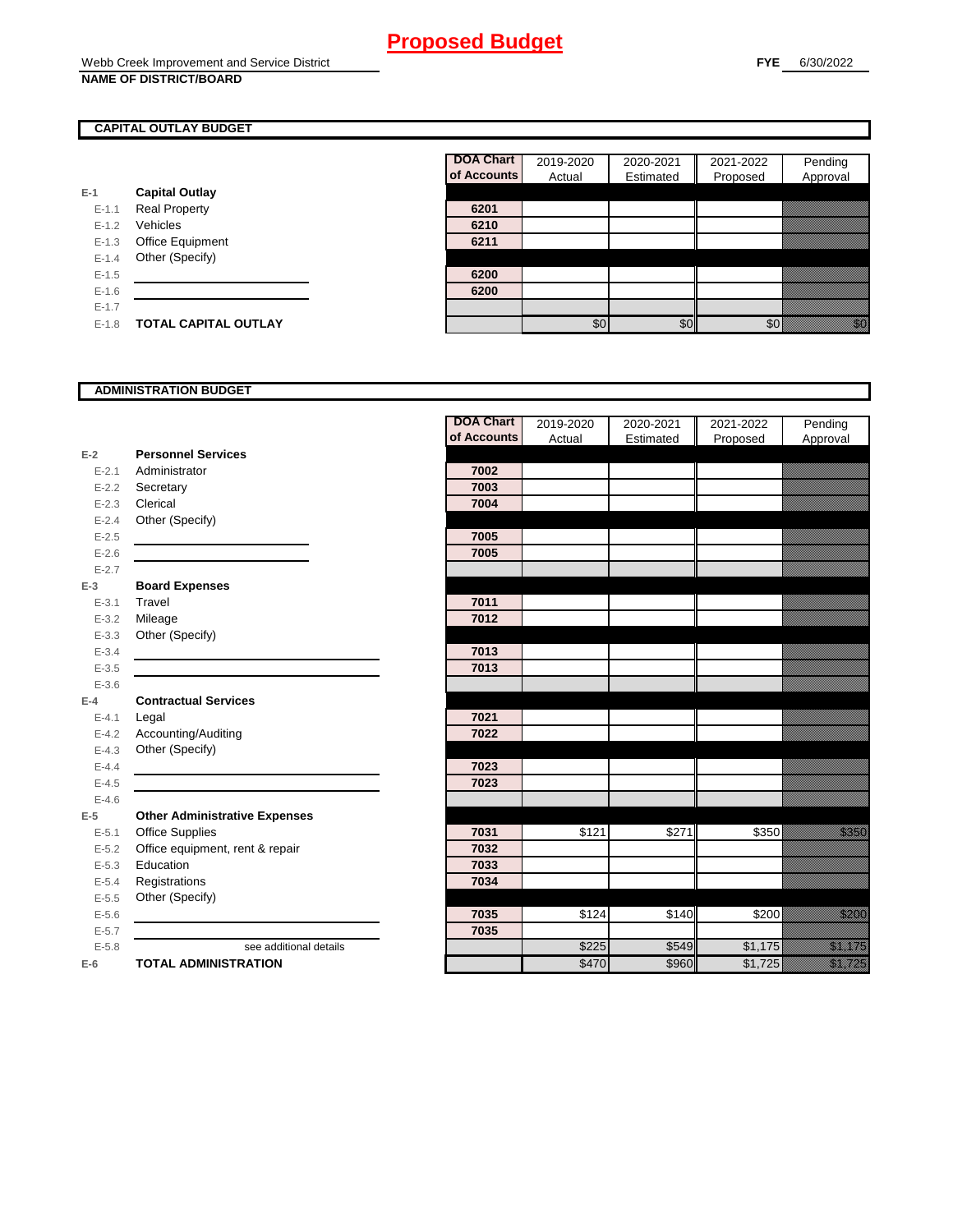### **OPERATIONS BUDGET**

**E-7**

**E-8 Travel**

**E-9**

**E-10**

**E-11 Contractual Arrangements (List)** 

**E-12** 

|           |                                        | <b>DOA Chart</b><br>of Accounts | 2019-2020<br>Actual | 2020-2021<br>Estimated | 2021-2022 | Pending<br>Approval                                                                                                                                                                                                              |
|-----------|----------------------------------------|---------------------------------|---------------------|------------------------|-----------|----------------------------------------------------------------------------------------------------------------------------------------------------------------------------------------------------------------------------------|
| $E-7$     | <b>Personnel Services</b>              |                                 |                     |                        | Proposed  |                                                                                                                                                                                                                                  |
| $E - 7.1$ | Wages--Operations                      | 7202                            |                     |                        |           |                                                                                                                                                                                                                                  |
| $E - 7.2$ | Service Contracts                      | 7203                            |                     |                        |           |                                                                                                                                                                                                                                  |
| $E - 7.3$ | Other (Specify)                        |                                 |                     |                        |           |                                                                                                                                                                                                                                  |
| $E - 7.4$ |                                        | 7204                            |                     |                        |           |                                                                                                                                                                                                                                  |
| $E - 7.5$ |                                        | 7204                            |                     |                        |           |                                                                                                                                                                                                                                  |
| $E - 7.6$ |                                        |                                 |                     |                        |           |                                                                                                                                                                                                                                  |
| $E-8$     | <b>Travel</b>                          |                                 |                     |                        |           |                                                                                                                                                                                                                                  |
| $E - 8.1$ | Mileage                                | 7211                            |                     |                        |           |                                                                                                                                                                                                                                  |
| $E - 8.2$ | Other (Specify)                        |                                 |                     |                        |           |                                                                                                                                                                                                                                  |
| $E - 8.3$ |                                        | 7212                            |                     |                        |           |                                                                                                                                                                                                                                  |
| $E - 8.4$ |                                        | 7212                            |                     |                        |           |                                                                                                                                                                                                                                  |
| $E - 8.5$ |                                        |                                 |                     |                        |           |                                                                                                                                                                                                                                  |
| $E-9$     | <b>Operating supplies (List)</b>       |                                 |                     |                        |           |                                                                                                                                                                                                                                  |
| $E-9.1$   | Salt/Shovels                           | 7220                            | \$0                 | \$0                    | \$0       |                                                                                                                                                                                                                                  |
| $E - 9.2$ | Mailbox Shelter                        | 7220                            | \$123               | \$0                    | \$0       |                                                                                                                                                                                                                                  |
| $E - 9.3$ | Snow Fence                             | 7220                            | \$0                 | \$778                  | \$1,500   | <u>e dhe që për të përfshën për të përfshën për të përfshën për të përfshën për të përfshën për të përfshën për</u>                                                                                                              |
| $E - 9.4$ |                                        | 7220                            |                     |                        |           |                                                                                                                                                                                                                                  |
| $E - 9.5$ |                                        |                                 |                     |                        |           |                                                                                                                                                                                                                                  |
| $E-10$    | <b>Program Services (List)</b>         |                                 |                     |                        |           |                                                                                                                                                                                                                                  |
| $E-10.1$  | <b>Utilities</b>                       | 7230                            | \$200               | \$200                  | \$200     | <u>ti ka</u>                                                                                                                                                                                                                     |
| $E-10.2$  | Snow Plowing/Removal                   | 7230                            | \$14,316            | \$5,753                | \$14,500  | a sa an an t-ainm                                                                                                                                                                                                                |
| $E-10.3$  |                                        | 7230                            |                     |                        |           |                                                                                                                                                                                                                                  |
| $E-10.4$  |                                        | 7230                            |                     |                        |           |                                                                                                                                                                                                                                  |
| $E-10.5$  |                                        |                                 |                     |                        |           |                                                                                                                                                                                                                                  |
| $E-11$    | <b>Contractual Arrangements (List)</b> |                                 |                     |                        |           |                                                                                                                                                                                                                                  |
| $E-11.1$  |                                        | 7400                            |                     |                        |           |                                                                                                                                                                                                                                  |
| $E-11.2$  |                                        | 7400                            |                     |                        |           |                                                                                                                                                                                                                                  |
| $E-11.3$  |                                        | 7400                            |                     |                        |           |                                                                                                                                                                                                                                  |
| $E-11.4$  |                                        | 7400                            |                     |                        |           |                                                                                                                                                                                                                                  |
| $E-11.5$  |                                        |                                 |                     |                        |           |                                                                                                                                                                                                                                  |
| $E-12$    | <b>Other operations (Specify)</b>      |                                 |                     |                        |           |                                                                                                                                                                                                                                  |
| $E-12.1$  | Area Clean-up                          | 7450                            | \$0                 | \$405                  | \$250     | <u>ti ka</u>                                                                                                                                                                                                                     |
| $E-12.2$  | Entrance Sign Rehab                    | 7450                            | \$0                 | \$0                    | \$0       |                                                                                                                                                                                                                                  |
| $E-12.3$  |                                        | 7450                            |                     |                        |           |                                                                                                                                                                                                                                  |
| $E-12.4$  |                                        | 7450                            |                     |                        |           |                                                                                                                                                                                                                                  |
| $E-12.5$  |                                        |                                 |                     |                        |           |                                                                                                                                                                                                                                  |
| $E-13$    | <b>TOTAL OPERATIONS</b>                |                                 | \$14,639            | \$7,136                | \$16,450  | a katika katika katika katika katika katika katika katika katika katika katika katika katika katika katika kat<br>Katika katika katika katika katika katika katika katika katika katika katika katika katika katika katika katik |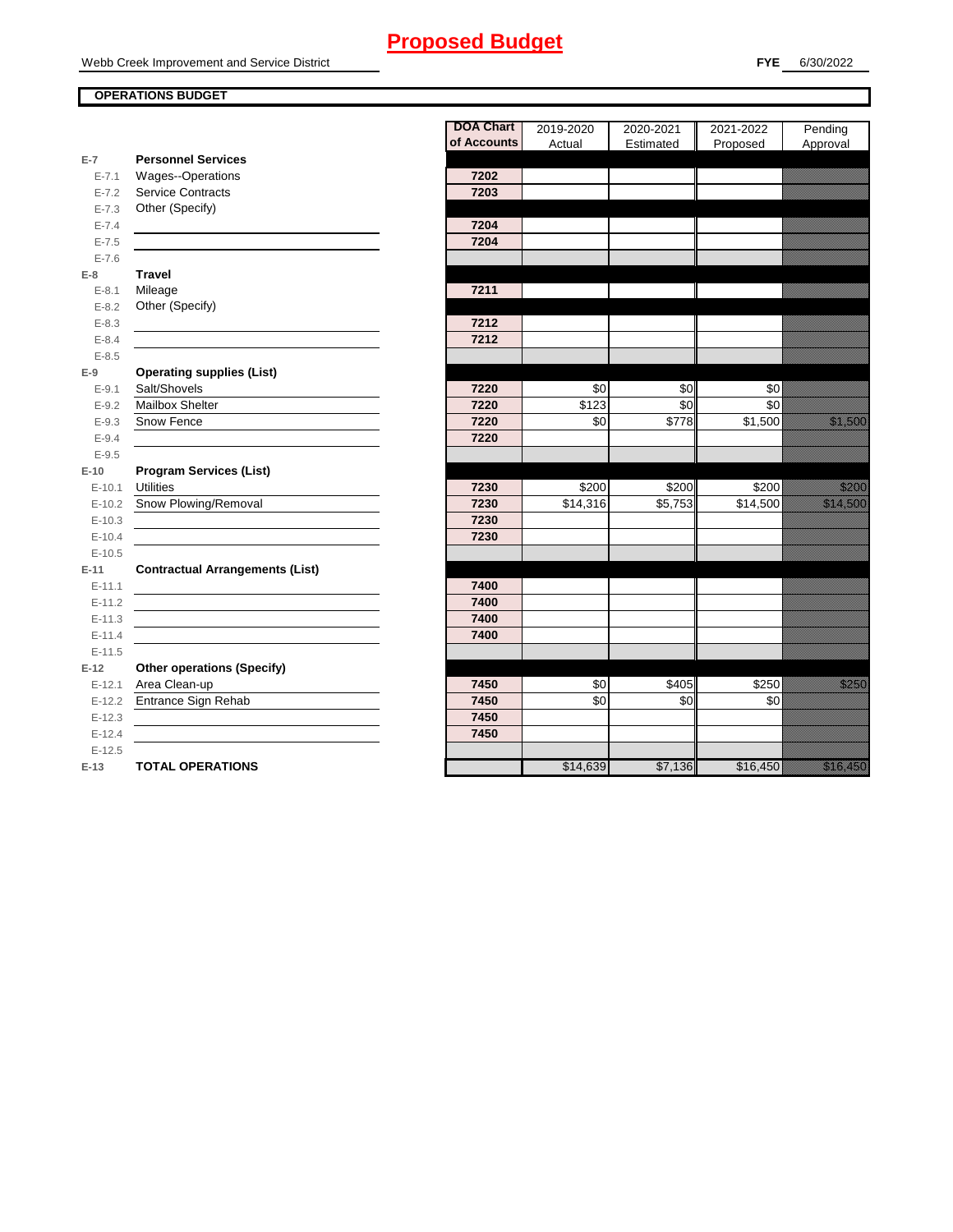Webb Creek Improvement and Service District

### **FYE** 6/30/2022

### **INDIRECT COSTS BUDGET**

|          |                               | <b>DOA Chart</b> | 2019-2020 | 2020-2021 | 2021-2022 | Pending                 |
|----------|-------------------------------|------------------|-----------|-----------|-----------|-------------------------|
|          |                               | of Accounts      | Actual    | Estimated | Proposed  | Approval                |
| $E-14$   | Insurance                     |                  |           |           |           |                         |
| $E-14.1$ | Liability                     | 7502             |           |           |           |                         |
| $E-14.2$ | <b>Buildings and vehicles</b> | 7503             |           |           |           |                         |
| $E-14.3$ | Equipment                     | 7504             |           |           |           |                         |
| $E-14.4$ | Other (Specify)               |                  |           |           |           |                         |
| $E-14.5$ | <b>Surety Bond</b>            | 7505             | \$250     | \$250     | \$250     | <u> Killing</u>         |
| $E-14.6$ |                               | 7505             |           |           |           |                         |
| $E-14.7$ |                               |                  |           |           |           |                         |
| $E-15$   | Indirect payroll costs:       |                  |           |           |           |                         |
| $E-15.1$ | FICA (Social Security) taxes  | 7511             |           |           |           |                         |
| $E-15.2$ | <b>Workers Compensation</b>   | 7512             |           |           |           |                         |
| $E-15.3$ | <b>Unemployment Taxes</b>     | 7513             |           |           |           |                         |
| $E-15.4$ | Retirement                    | 7514             |           |           |           |                         |
| $E-15.5$ | <b>Health Insurance</b>       | 7515             |           |           |           |                         |
| $E-15.6$ | Other (Specify)               |                  |           |           |           |                         |
| $E-15.7$ |                               | 7516             |           |           |           |                         |
| $E-15.8$ |                               | 7516             |           |           |           |                         |
| $E-15.9$ |                               |                  |           |           |           |                         |
| $E-17$   | <b>TOTAL INDIRECT COSTS</b>   |                  | \$250     | \$250     | \$250     | en eller<br>Mille Stadt |

### **DEBT SERVICE BUDGET**

D-1.1 **Principal** 

D-1.2 **Interest** 

D-1.3 **Fees** 

Г

**D-2 TOTAL DEBT SERVICE** 

| DOA Chart   | 2019-2020 | 2020-2021 | 2021-2022 | Pending  |
|-------------|-----------|-----------|-----------|----------|
| of Accounts | Actual    | Estimated | Proposed  | Approval |
|             |           |           |           |          |
| 6401        |           |           |           |          |
| 6410        |           |           |           |          |
| 6420        |           |           |           |          |
|             |           |           |           |          |